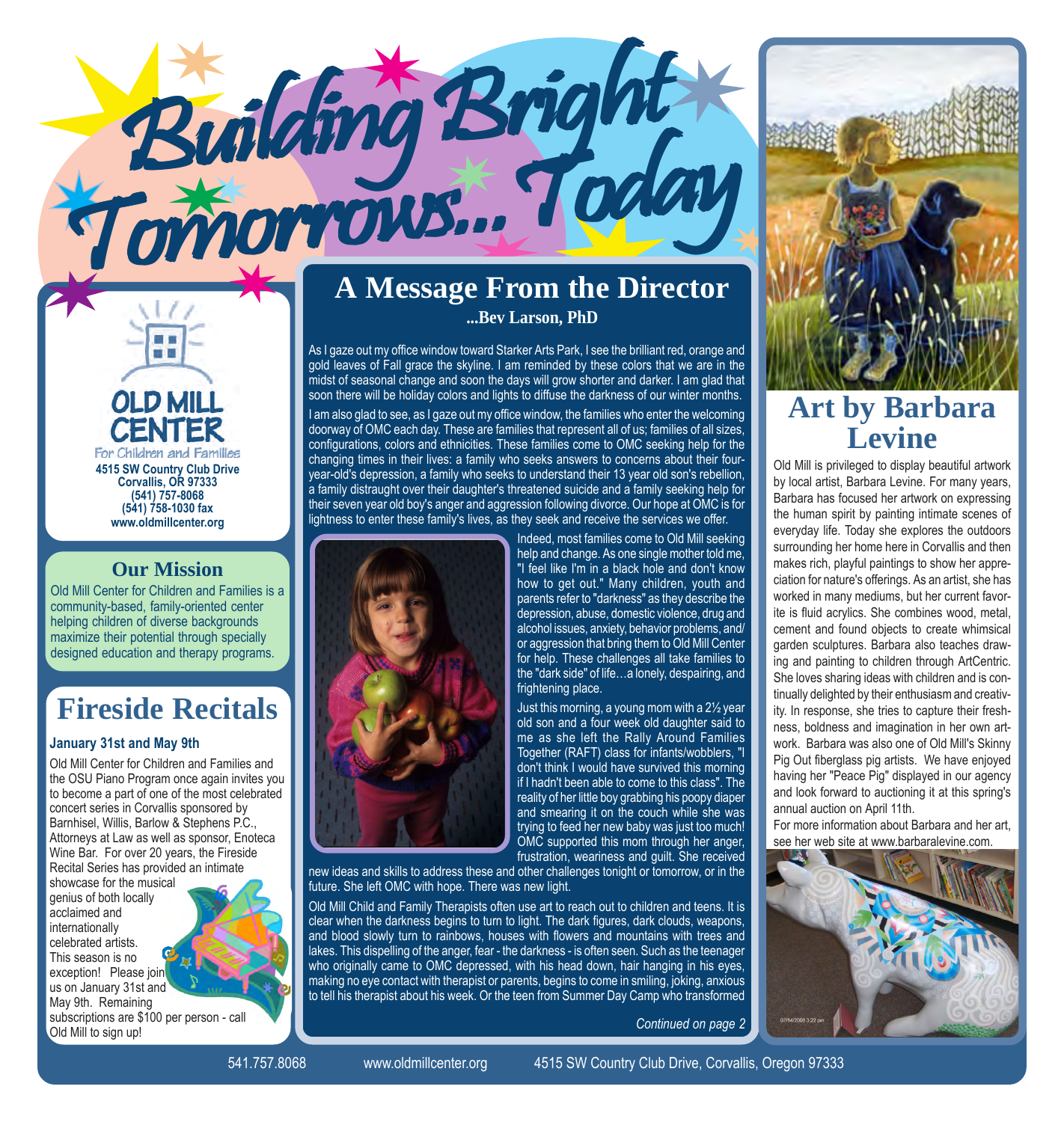

## *Thanks to our Donors*

Albertson's Susan & Larry Weymouth Burke John & Shirley Byrne Doug & Joan Caldwell Chip & Kathy Carrier Chambers Family Foundation Irving Dayton Steven & Mary Beth Downes Jim & Phyllis Eickelberg Jack & Kay Enbom John & Dorothy Fenner First Alternative Co-op Maureen Flynn Steve & Susan Ford Bob & Peggy Gilder Tom & Jeanne Griffith David & Lynn Grube Ed & Kathy Heath Hewlett Packard Dave & Nancy Hiatt John & Marilyn Hull Loretta Johnson Kiwanis Club of Corvallis

*General donations through 10/31/08* Ed & Cheryl Kolbe Craig & Nancy Leman Philip Humphrey & Rachelle **McCabe** Tom & Patty McClintock Mr. CV Jim Oldfield Wayne & Verlyn Phillips William Schaub Mary Alice Seville Jon & Laurie Price Smith Bond & Marilyn Starker Starker Forests, Inc. Alan Sugawara T. Gerding Construction Gene & Joan Tanselli Marilyn Tarrant Trudi Timpone Cliff & JoAnne Trow United Way of Linn County Jim & Doris Van Olst Charles & Freda Vars

## *Honorary Donations*

Pat & Rodney Cate **In Memory of Frank Cate**

Shani & Stephen Leibenguth Cate **In Memory of Yasuko Sugawara**

Mary Fryer **In Memory of Dot Frederickson**

Estora Moe **In Memory of Arline Maylie**

Mary Provant **In Memory of Terry Byland**

Kim & Erik Simmons **In Celebration of Seltzer-Barton Wedding**

#### *Director's Message*

*Continued from page 1*

from a client who could not name a single positive thing about himself to a classroom volunteer, teaching children drawing and origami. Yes, the light has been turned on!

With your help this upcoming holiday season, Old Mill can continue to bring light out of darkness for the growing number of children and families who, during these difficult times, are struggling with poverty, joblessness, drug and alcohol problems, domestic violence, depression, anxiety, abuse, autism, ADHD, and mental health problems. The need for these children, youth and families to see light and feel hope, to feel respected, to feel cared about and encouraged that change is possible and that Old Mill staff will be part of a solution is vital. It is not seasonal...it is permanent!

Gifts and donations may be sent to OMC see donation form on back!!



#### **2008-2009 Board of Directors**

Tami Ellingson, CPA Allied Waste Services Jeff McCubbin, PhD, Chair Oregon State University Gene Newburgh **Callet Conversion** Oregon State University Pat Newport **Communist Communist Communist Communist Communist Communist Communist Communist Communist Communist Communist Communist Communist Communist Communist Communist Communist Communist Communist Communist Communist** Denise Rennekamp **Oregon State University** Patrick Robinson Parent Representative Gina Shellhammer **Oregon State University** Bond Starker Starker Forests, Inc.

Carolina Amador, MD, FAAP Benton Community Health Center Les Boudreaux **Community Representative** Linda Burt Oregon State University (Retired) Paul Goodmonson Edward Jones Investments Rob Grause **Community Representative** Beth Hogeland, PhD LBCC Family Resources & Education Gary Hunter **Barnhisel Willis Barlow & Stephens PC** Bev Larson, PhD OMCCF Executive Director Jeff Martin Community Representative Meg Swan **Communist Communist Communist Communist Communist Communist Communist Communist Communist Communist Communist Communist Communist Communist Communist Communist Communist Communist Communist Communist Communist Co** Kathleen Walker Corvallis School District 509J Carol Lee Woodstock Woodstock's Enterprises, Inc.



## **Volunteerism: Alive, Well and Flourishing at Old Mill Center**

#### **... by Cindy Bond, Early Education Coordinator**

I used to think that volunteering was something you did when you retired. Or, perhaps if you were a stay-at-home mom with time on your hands, you volunteered at your children's school, PTA, local hospital, homeless shelter or church. It's what my parents and their generation did. It's what my generation and the "baby boomers" do. But what is amazing me is that it's what young children are doing, too!

Old Mill has always had a strong contingent of volunteers, helping us with our fundraising endeavors and anything else that needed doing at the center. The preschool classroom has always been a draw for those wanting to make a difference in the life of a child, as demonstrated by some of our long-term volunteers such as Jim, Ron and Alan. What has been truly inspiring to me is the diversity that we have in our volunteers in our classroom. Alan, a now retired OSU Human Development and Family Sciences professor has been with us for the 30 years Old Mill has been serving families in our area. Jim, a retired attorney began nearly 15 years ago at Bev Larson's invitation, thinking he'd try it for a couple of weeks before gracefully bowing out, but he was hooked from the get-go. Ron, a Vietnam veteran who lost his legs in the war has also been here nearly 15 years, and while he's helped out at other agencies as well, always makes his way back to us, "because of the kids." Lorrie, a beautiful young woman with cerebral palsy began her volunteer experience 9 years ago through the 509J WINGS program, and has committed volunteering 5 days a week since then. Maureen and Consuelo continue to come and give when they can, always connecting and helping those children who need a little extra...whatever. What amazing kind and giving hearts these volunteers share with us each week! What enrichment they bring to our children through generational differences, cultural diversity and differing physical abilities!

Mary is relatively new to our classroom, volunteering the last two years through the Foster Grandparents Program. While not a grandmother herself, she's a passionate and caring woman who now has "25 lovely grandchildren." Teresa began this past spring, reading books during story time to our children. She's not a librarian-just a magical story weaver with a desire to bring joy through literacy into the lives of young children. But here's where it gets interesting. Our newcomers are not just adults. They are children, community members and former Old Mill graduates wanting to give back and help other children! Holly, 14 was in the preschool my first year teaching at Old Mill. I think she definitely taught me more than I ever could have taught her! She is homeschooled and volunteers every Monday morning in our preschool, playing games, offering a lap at circle time and talking with the children. Shawn is 10 and also a preschool graduate. He comes once a week after school. He says he really wants to help the children, and his energy and enthusiasm is always visible, as shown by the huge grin on his face (or perhaps it's because he has 5 children all trying to sit on his lap at once!) Emily, 13 pours her heart into her work and with her calm, serene demeanor, bright eyes and glowing smile, it appears she indeed has a gift in working with children. Our newest volunteer, Sarah, comes to us again through the WINGS program. She appears to be a kid magnet, as she is always swarmed by children asking her to push them on the swings and chase them.

These volunteers give to all of us, not just the children a wonderful gift-the precious gift of time. They lead by example. Their kindness and generosity mean more to me than I can ever express. The words, "thank you" will never be enough. All I can tell them is that when I grow up, I want to be just like them!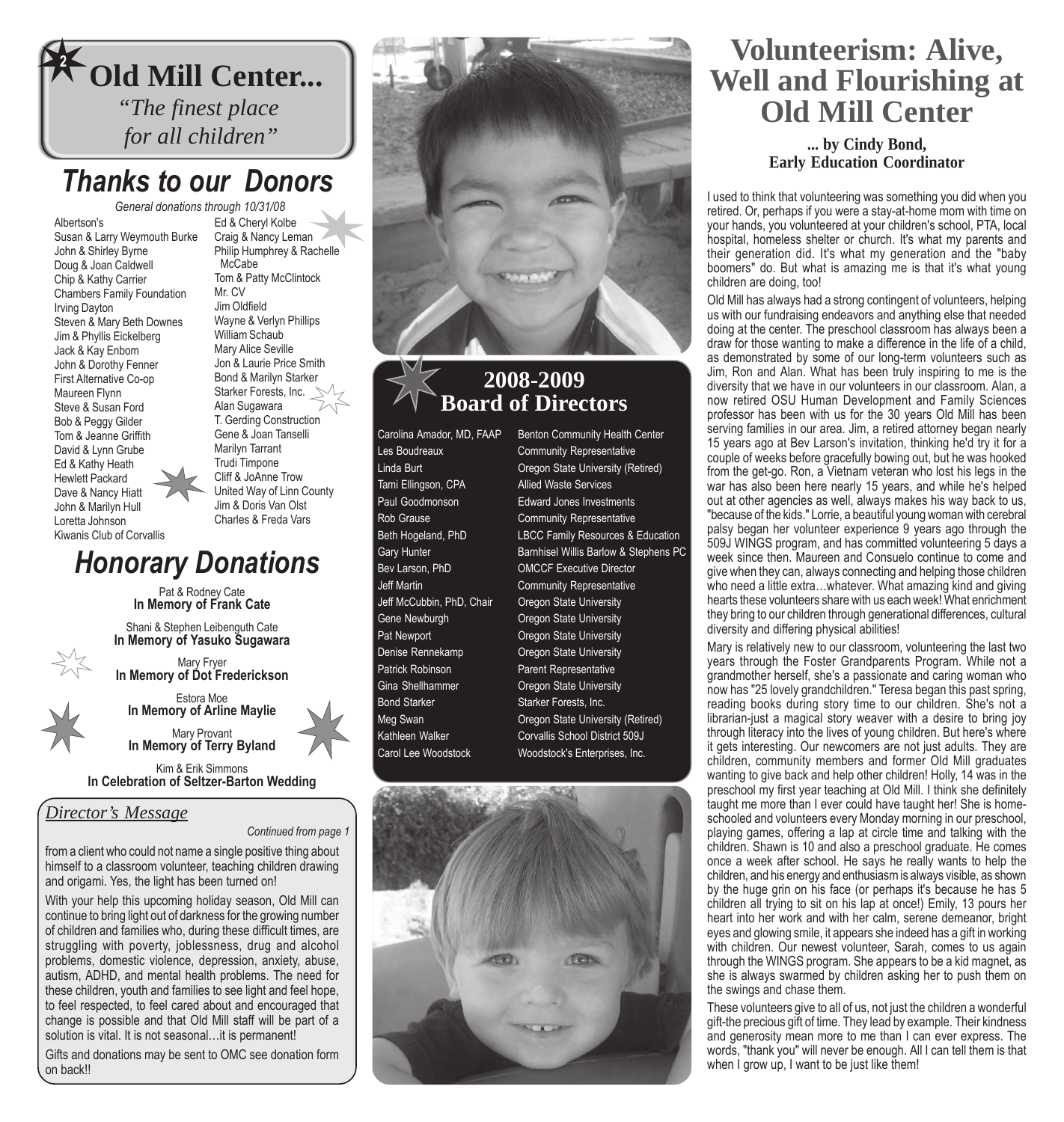## **Play Is The Language Of Children**

**...by Melinda Croft, MA, CCC-SLP, Speech Therapist**

Play is the language of children, and it is so essential to optimal child development that it has been recognized by the United Nations High Commission for Human Rights as a right of every child. Play is important for optimal brain development and it influences development in these areas: cognitive, socialemotional, language and literacy, physical and motor. Play progresses through developmental stages, beginning with Sensorimotor-Exploratory play that emerges around the age of 2 months. This type of play is all about the sensory input it provides, through the child's manipulation and inspection of objects (especially by putting things in the mouth!). Next comes Relational-Nonfunctional Play that emerges around 5-10 months, where the child relates objects to one another in a nonfunctional way, and also can act on more than one object at a time. Functional-Conventional Play emerges around 10 months and the child reproduces typical actions with objects in context, such as banging a drum. Symbolic Play then emerges between the ages of 12 and 18 months, in which a child can have objects, toys, or actions represent another. Pretending that two dolls are 'me' and 'Daddy' is a powerful cognitive step in being able to represent the world imaginatively, and realize that other people have a different perspective. By the time the child reaches three, Constructive Play begins to develop, in which the child has an end goal in mind that requires objects be transformed into a new arrangement (building a castle out of blocks).

Play with peers is an important part of development that also can have different characteristics that exist on a continuum:

- Unoccupied Behavior: The child spends most of their time looking around or moving around but is not involved actively in a task.
- Onlooker Play: The child observes other children.
- Solitary Play: The child does not interact with others, but plays independently with toys.
- Parallel Play: Children play independently with like materials, near each other, but not obviously interacting.
- Associative Play: Children play together and use similar materials.
- Cooperative Play: Children play in a group which is organized around a common goal.

The therapists, teachers and staff at Old Mill Center are wholehearted proponents of play! We utilize play in our assessments and treatment, and of course in the classroom. If you have concerns about your child's play development or any other areas of development, give Old Mill a call.

#### **Wishlist (new or next to new)**

**digital camera, floorlamps, weight scale, one or two bookshelves, diapers, children's clothing sizes 3t -6, rubber boots - childrenís sizes 9-2, childrenís hats and gloves, stickers, computer for classroom, computer learning games**

## **Programs of Prevention**

**...by Melissa Moser, MS, LPC, Director of Programs**

Old Mill Center (OMC) works with families and community partners to decrease the incidence of child abuse and increase family involvement in our community. When we hear the words "child abuse" we may think of many things, mostly, perhaps, that we do not want any child to ever suffer at the hands of an adult, let alone a parent or care provider - the only person that a child may have in the world. Child abuse is a complex issue. It can be generational, situational and/or chronic. Stress plays a role in child abuse; parents may lack resources, skills or abilities, are isolated or have suffered abuse themselves, either by a spouse or parent.

At OMC we believe that parents do the best they can for who they are and what they know. It is a challenge at times to hold this philosophy when a child's well-being is in the balance. We do all we can to support children, and in our efforts to unlock the mystery and power of child abuse, realize the parent needs our attention as well. To only serve the child and not the family system continues to put the child at risk. Many times we see children and families with difficult behaviors and we may question their actions and reactions. With this we also believe that the hurt that a troubled child or family create is never greater than the hurt they feel. We have to meet this distress with support, with problem solving, and with acknowledgement of their strengths every step along the way.

 I once had a parent tell me that before she became involved in an OMC program, she sat in her home with the curtains drawn, fearful of the outside world and lost in the memories of her own traumatic childhood. Through a referral to an OMC home visiting program, she slowly gained confidence to begin interacting with the "outside" world and was able to advocate for herself to get the help she needed to grow and become who she wanted to be,





**3**

or as she said, "...become who I was MEANT to be." In addition, she enrolled her child in preschool where she and her child became involved in group activities. She connected with other adults with whom she could share her thoughts and experiences and felt less alone in her world. She now opens her curtains every morning with a new plan for the day.

OMC Programs help support these changes in the families we serve; we help families tell their stories, learn new skills and discover different ways to view their developing child and their developing sense of self. Supportive, structured, yet flexible programs facilitate change through personal growth and development. This isn't to say that hard decisions or actions are avoided by program staff, for example, child abuse reporting. We are required by law to report known or suspected child abuse and we strictly follow this rule. But it is our hope and commitment that our close working relationship with the family and the reporting agency helps us navigate through these tough times and work collaboratively whenever possible to help the family move to a safer situation, figuratively and/or literally.

OMC Programs strive to develop relationships, work collaboratively with community partners and agencies to attain these goals for children and families. Many of our programs are at capacity, verifying that the work staff do with families attracts and keeps families involved, most likely decreasing the incidence of child abuse and increasing the family's skills. Recently OMC adopted Collaborative Problem Solving (CPS) as an approach to working with children and families in our programs. CPS was developed by Stuart Ablon and Ross Greene and highlighted in the book The Explosive Child. CPS works to bring families together with phrases such as "Let's make a plan" and that phrase can often be heard in the hallways at OMC. I recently heard a mother who was attempting to get her child in the car in the parking lot say, "Let's make a plan" and I knew that the problem-solving had begun; a step in a new direction of changing the beat of the family's interactions. For more information about specific programs at OMC, please contact Melissa Moser MS LPC at melissa\_moser@oldmillcenter.org or 541-757-8068.